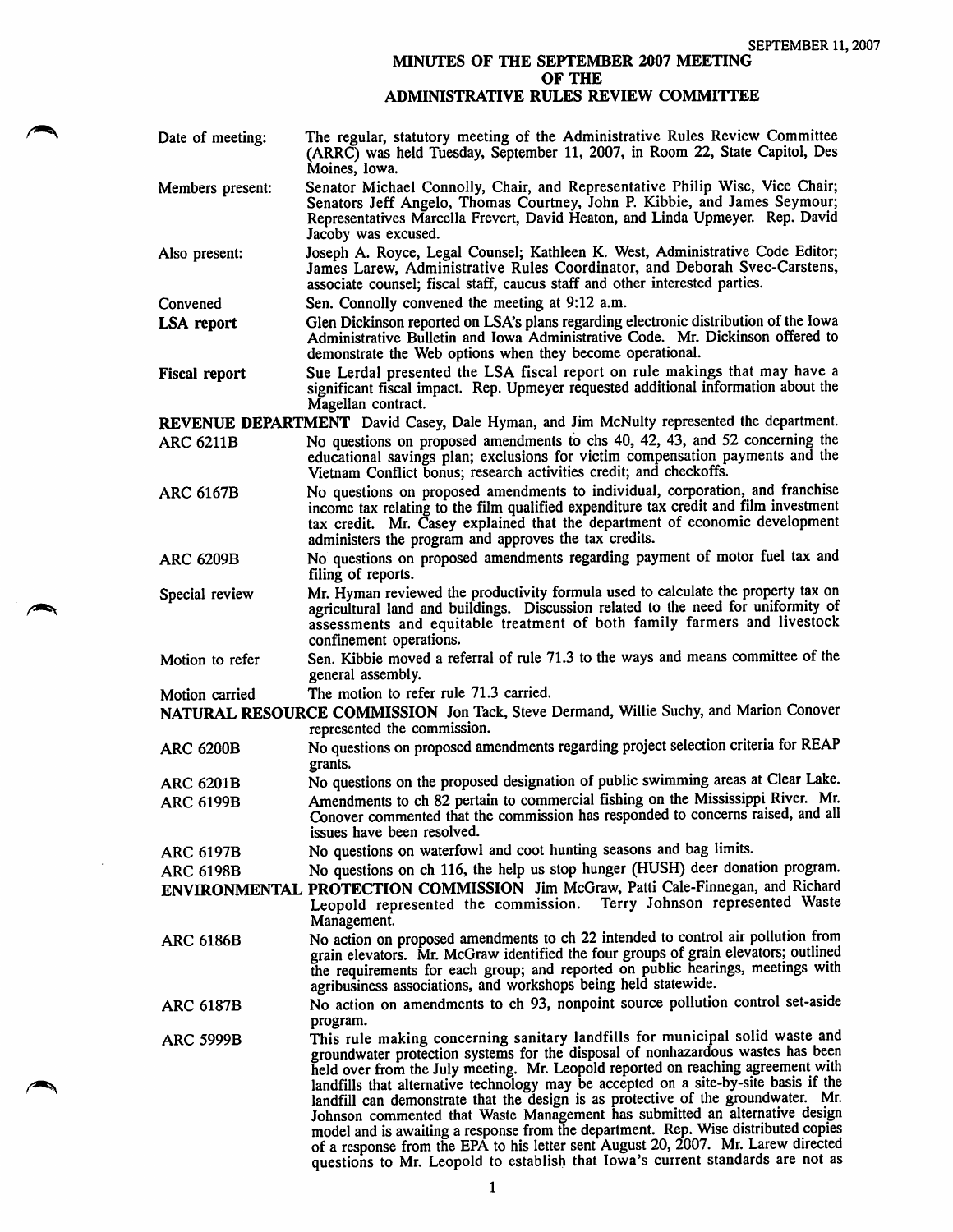|                                                                                                                                                     | stringent as those in contiguous states, that out-of-state waste is being brought into<br>Iowa landfills, that the groundwater in Iowa is threatened, and that the new rules<br>align with standards imposed in contiguous states. Rep. Heaton wondered if a soil<br>expert from Iowa State could provide useful information to the committee in regard<br>to permeability of compacted clay. Mr. Tack stated that the department has prepared<br>drawings for this ARRC meeting to illustrate the issues that are under discussion.                                                                                                                                                                                                                                                                                                                                                                                                                                                                                                                                                                                                                                                                                                                                       |  |
|-----------------------------------------------------------------------------------------------------------------------------------------------------|----------------------------------------------------------------------------------------------------------------------------------------------------------------------------------------------------------------------------------------------------------------------------------------------------------------------------------------------------------------------------------------------------------------------------------------------------------------------------------------------------------------------------------------------------------------------------------------------------------------------------------------------------------------------------------------------------------------------------------------------------------------------------------------------------------------------------------------------------------------------------------------------------------------------------------------------------------------------------------------------------------------------------------------------------------------------------------------------------------------------------------------------------------------------------------------------------------------------------------------------------------------------------|--|
| Motion to delay                                                                                                                                     | Sen. Kibbie made a motion to delay the rules for 70 days.                                                                                                                                                                                                                                                                                                                                                                                                                                                                                                                                                                                                                                                                                                                                                                                                                                                                                                                                                                                                                                                                                                                                                                                                                  |  |
| Motion carried.                                                                                                                                     | A roll call vote was requested. All nine members present voted in favor of the<br>70-day delay. Sen. Connolly expressed the hope that efforts to resolve differences<br>continue during the time that the rules are under delay. Sen. Angelo commented that<br>an additional issue that needs to be resolved concerns whether facilities approved<br>under the existing rules will be considered noncompliant under the new rules.                                                                                                                                                                                                                                                                                                                                                                                                                                                                                                                                                                                                                                                                                                                                                                                                                                         |  |
| RACING AND GAMING COMMISSION Jack Ketterer represented the commission. Rep. Rick Olson<br>was also present.                                         |                                                                                                                                                                                                                                                                                                                                                                                                                                                                                                                                                                                                                                                                                                                                                                                                                                                                                                                                                                                                                                                                                                                                                                                                                                                                            |  |
| Special review                                                                                                                                      | In regard to the issue of summary suspension of a license, Mr. Ketterer reported that<br>a definition of "immediate danger" was presented to the commission, but the<br>commission took no action to adopt the definition. Mr. Olson commented that he<br>intends to introduce legislation to address this issue.                                                                                                                                                                                                                                                                                                                                                                                                                                                                                                                                                                                                                                                                                                                                                                                                                                                                                                                                                          |  |
| Motion to refer                                                                                                                                     | Sen. Connolly moved a referral to the general assembly.                                                                                                                                                                                                                                                                                                                                                                                                                                                                                                                                                                                                                                                                                                                                                                                                                                                                                                                                                                                                                                                                                                                                                                                                                    |  |
| Motion carried                                                                                                                                      | The motion to refer carried.                                                                                                                                                                                                                                                                                                                                                                                                                                                                                                                                                                                                                                                                                                                                                                                                                                                                                                                                                                                                                                                                                                                                                                                                                                               |  |
|                                                                                                                                                     | <b>EDUCATION DEPARTMENT</b> Carol Greta and Jan Friedel represented the department.                                                                                                                                                                                                                                                                                                                                                                                                                                                                                                                                                                                                                                                                                                                                                                                                                                                                                                                                                                                                                                                                                                                                                                                        |  |
| <b>ARC 6161B</b>                                                                                                                                    | No action on proposed amendments to ch 12 concerning prohibition of<br>discrimination based on sexual orientation and gender identity, the definition of<br>"prekindergarten program," and requirements for antibullying and antiharassment<br>policy. Rep. Wise commended the work of the department. Rep. Upmeyer<br>suggested that the statutory language "including but not limited to" be added to the<br>rules.                                                                                                                                                                                                                                                                                                                                                                                                                                                                                                                                                                                                                                                                                                                                                                                                                                                      |  |
| <b>ARC 6156B</b>                                                                                                                                    | Ms. Greta reported that these proposed amendments to ch 12 regarding core content<br>areas will be terminated and another rule making will be forthcoming. There were<br>no questions.                                                                                                                                                                                                                                                                                                                                                                                                                                                                                                                                                                                                                                                                                                                                                                                                                                                                                                                                                                                                                                                                                     |  |
| <b>ARC 6163B</b>                                                                                                                                    | No questions on a corrective amendment to ch 17, open enrollment.                                                                                                                                                                                                                                                                                                                                                                                                                                                                                                                                                                                                                                                                                                                                                                                                                                                                                                                                                                                                                                                                                                                                                                                                          |  |
| <b>ARC 6154B</b>                                                                                                                                    | No action on the proposed allocation plan for supplementation of community college<br>faculty salaries. Ms. Friedel advised Rep. Heaton that the department will provide<br>an audit template by which community colleges are to report to the department.                                                                                                                                                                                                                                                                                                                                                                                                                                                                                                                                                                                                                                                                                                                                                                                                                                                                                                                                                                                                                 |  |
| <b>ARC 6155B</b>                                                                                                                                    | No questions on proposed 21.75, regarding the fee for used motor vehicle dealer<br>education programs.                                                                                                                                                                                                                                                                                                                                                                                                                                                                                                                                                                                                                                                                                                                                                                                                                                                                                                                                                                                                                                                                                                                                                                     |  |
| <b>ARC 6162B</b>                                                                                                                                    | No questions on amendments to ch 56 concerning vocational rehabilitation services.                                                                                                                                                                                                                                                                                                                                                                                                                                                                                                                                                                                                                                                                                                                                                                                                                                                                                                                                                                                                                                                                                                                                                                                         |  |
| Special review                                                                                                                                      | A review of application procedures for statewide voluntary preschool program grants<br>was requested by Rep. Wise. Ms. Greta explained that instructions for competitive<br>grants are very specific; if an applicant does not adhere to the instructions, the<br>application is not read. Ms. Greta agreed to provide Rep. Upmeyer information<br>about how many students are being served by the program. Rep. Frevert expressed<br>concern about the legislation, which gives preference to areas that have high poverty<br>and no existing program.                                                                                                                                                                                                                                                                                                                                                                                                                                                                                                                                                                                                                                                                                                                    |  |
| <b>INSURANCE DIVISION</b> Susan Voss and Rosanne Mead represented the department. Bob Skow<br>represented the Independent Insurance Agents of Iowa. |                                                                                                                                                                                                                                                                                                                                                                                                                                                                                                                                                                                                                                                                                                                                                                                                                                                                                                                                                                                                                                                                                                                                                                                                                                                                            |  |
| <b>ARC 6205B</b>                                                                                                                                    | Subrule 39.15(4) establishes producer training requirements for long-term care<br>insurance. Ms. Mead reported that, as a result of public comments received, some<br>technical changes have been made. This subrule, based on an NAIC model, requires<br>an initial eight hours of training and six continuing education hours for all insurance<br>producers licensed to sell long-term care products. Rep. Frevert expressed a concern<br>that if the training requirements are viewed as too burdensome or too costly,<br>community insurance agents may decide not to sell long-term care products. Sen.<br>Connolly suggested that the division serve as a "gatekeeper" and limit the products<br>that are sold in Iowa; Rep. Heaton concurred.<br>Mr. Skow expressed concerns on behalf of the Independent Insurance Agents of<br>Iowa, who are already are required to pass an examination and take 36 hours of<br>continuing education every three years. Mr. Skow speculated that these requirements<br>may be counter-productive and may result in fewer agents being willing to sell<br>long-term care products. Mr. Skow agreed that standardization of products would<br>benefit consumers and also asserted that most of the complaints regarding long-term |  |
|                                                                                                                                                     | care insurance can be attributed to two insurers who use telemarketers.                                                                                                                                                                                                                                                                                                                                                                                                                                                                                                                                                                                                                                                                                                                                                                                                                                                                                                                                                                                                                                                                                                                                                                                                    |  |
| Motion to delay<br>Motion carried                                                                                                                   | Rep. Wise moved a 70-day delay on 39.15(4).<br>The motion carried; Ms. Voss agreed to meet with Mr. Skow and work toward<br>resolution of concerns.                                                                                                                                                                                                                                                                                                                                                                                                                                                                                                                                                                                                                                                                                                                                                                                                                                                                                                                                                                                                                                                                                                                        |  |

 $\ddot{\phantom{a}}$ 

 $\ddot{\phantom{a}}$